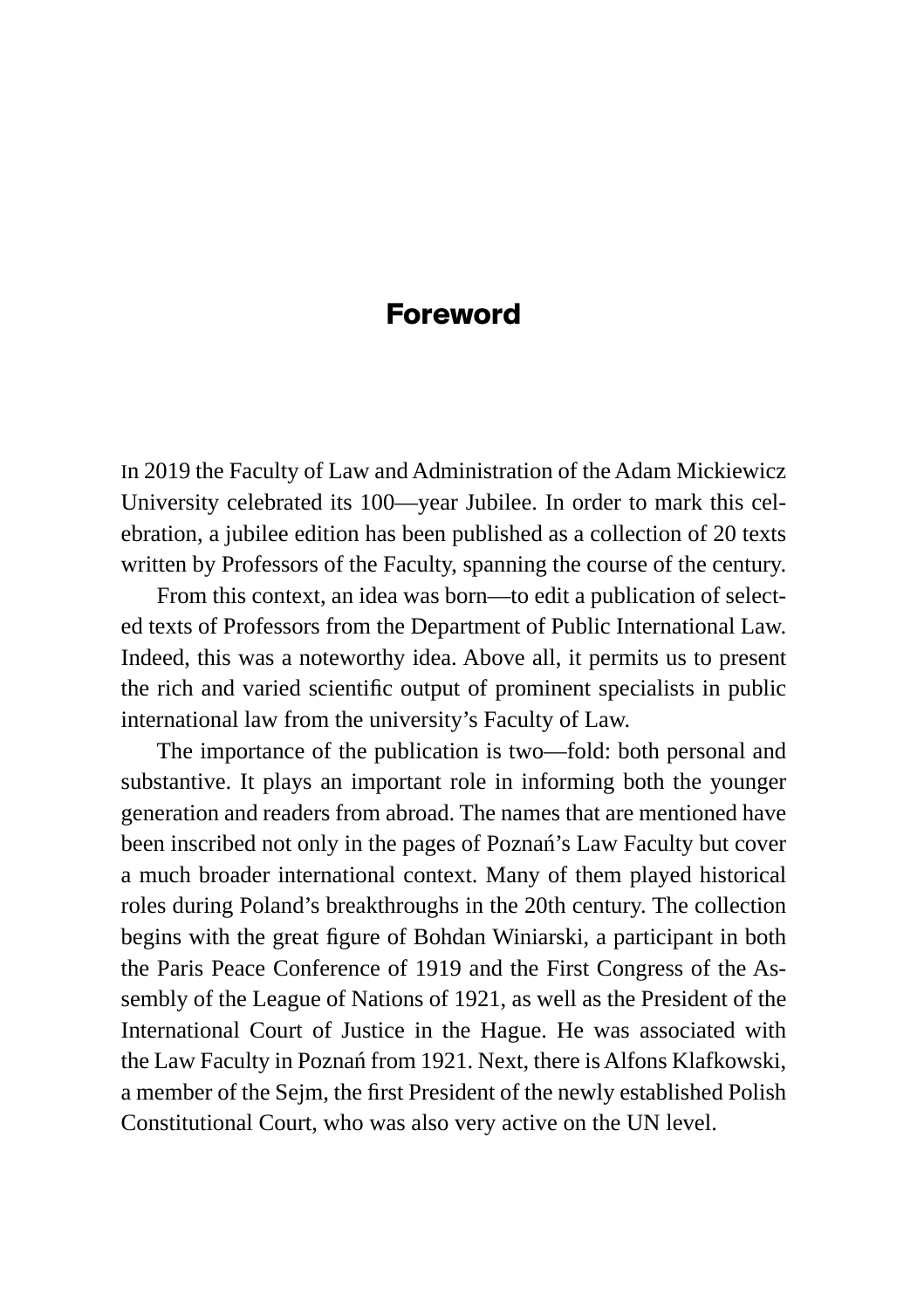Another key historical figure, who played an extremely important role as Minister of Foreign Affairs during the breakthrough period in Poland from 1989 to 1993, is Krzysztof Skubiszewski. As a minister of the first four governments after 1989, he outlined the foundations of Poland's new foreign and treaty policy after the collapse of post—Soviet bloc. The collection also includes texts by well—known specialists of a younger generation in international law who held expert positions in the international forum, such as Bolesław Wiewióra, Anna Michalska, Jan Sandorski, Jerzy Tyranowski and Tadeusz Gadkowski.

When citing this list of names, one can say that it presents a history filled with strong characters. The essence of this publication, however, is not only to recall the individuals themselves, but above all their achievements. A selection of texts has been made from the rich work of each of the authors, which particularly reflect the discussions and disputes that took place in the international arena at that time and, which did not lose their relevance in the modern world. Thus, there is a classic text written by Winiarski entitled "A contribution to the deliberations on the relationships between international law and Roman law". It is a profound text, which provides a basis for conducting research on international law and its embedding in Roman law. The next text in this volume is that of Klafkowski, which deals with the extremely important subject of the new shape of borders and their legal and international consequences after World War II.

The publications presented in the collection constitute clear evidence of the involvement and reaction to these problems of the representatives of the Poznań international law community. The collection includes three texts written by Skubiszewski. Each of them is of great legal and political significance. One of the most important is the text on the relationship between international and national law. That text provided a substantive basis for the work of the Constitutional Committees of the Polish Parliament, which were preparing the new Polish Constitution and for whom it was important to create a formulation of the